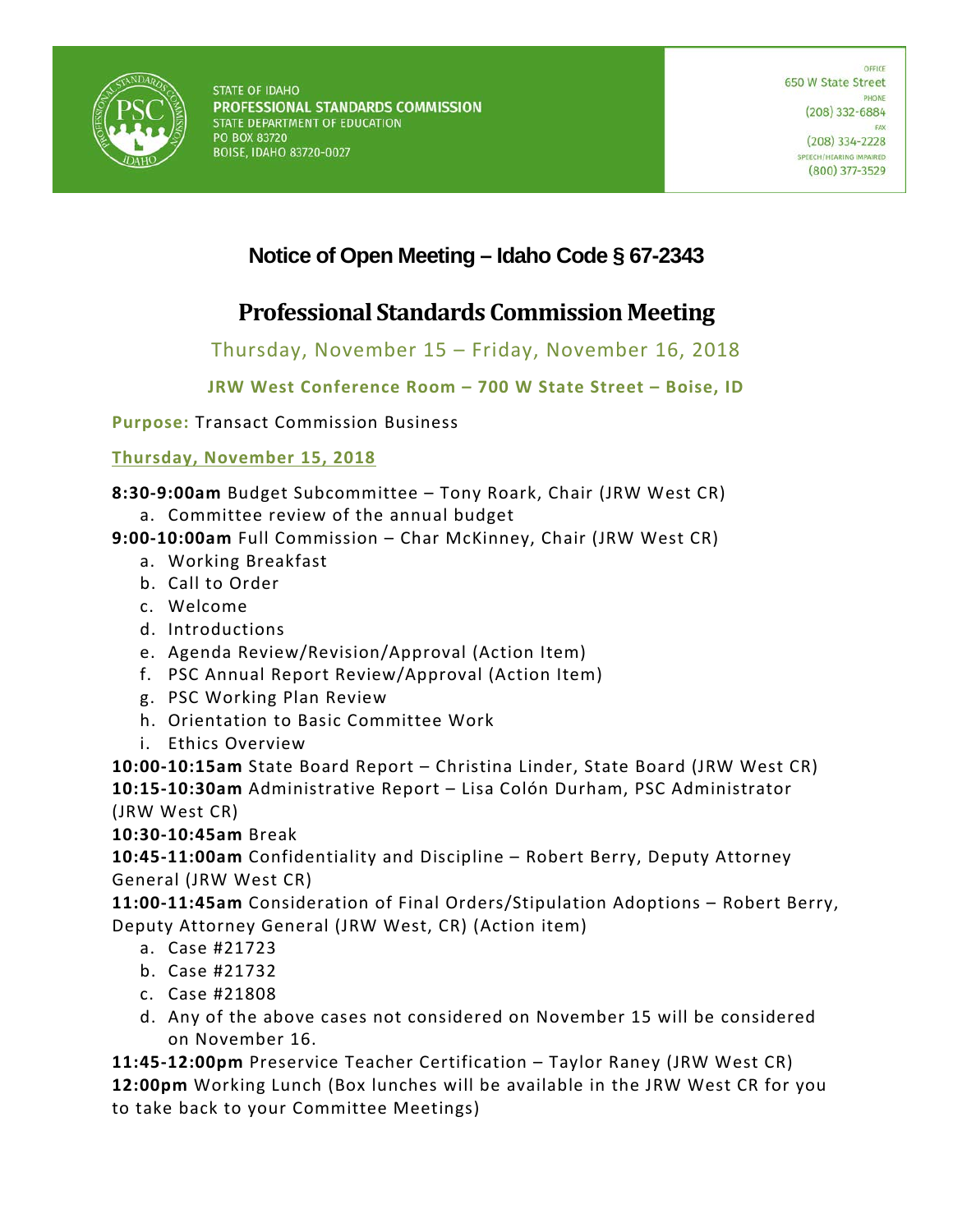#### **12:00-5:00pm** Committee Work

- a. *Standards*  Jennifer Snow, Chair (JRW West CR)
	- 1. Review Working Plan
		- i. Create Standards Committee Annual Goals (Action Item)
	- 2. Program Review Manual
	- 3. Content, Pedagogy, and Performance Assessment IDAPA 08.02.02.018.01
	- 4. Behavior Interventionist Specialist Endorsement Proposal Emmett School District (Action Item)
	- 5. Technology Endorsement Proposal (non-CTE) Boise State University (Action Item)
	- 6. College of Idaho Full Unit Review (Action Item)
	- 7. New EPP Review Schedule (Action Item)
	- 8. Non-traditional Teacher Preparation Program Reviews and CAEP
- b. *Authorizations*  Elisa Saffle, Chair (LBJ Executive CR)
	- 1. The Authorization Committee will meet with PSC Administrator Lisa Colón Durham to discuss current application process flow.
	- 2. The Authorizations Committee will review and consider alternative authorization and emergency provisional applications to teach, administrate, or provide pupil services for the 2018-19 year. Applications considered will have all required components and be received by the Certification department by September 11, 2018 (Action Item).
- c. *Executive* Char McKinney, Chair (LBJ Lewis and Clark CR)
	- 1. The Executive Committee will meet to consider whether probable cause exists in ethics cases presented to it and review any counteroffers proposed to it in the following case numbers (Action Item):
		- i. Case #21710
		- ii. Case #21802
		- iii. Case #21809
		- iv. Case #21811
		- v. Case #21813
		- vi. Case #21814
		- vii. Case #21815
		- viii. Case #21816
			- ix. Case #21817
			- x. Case #21818
			- xi. Case #21819
		- xii. Case #21820
	- 2. Discussion of changes to the Code of Ethics for recommendation to the full Commission
	- 3. Consideration of approval of additional ethics courses